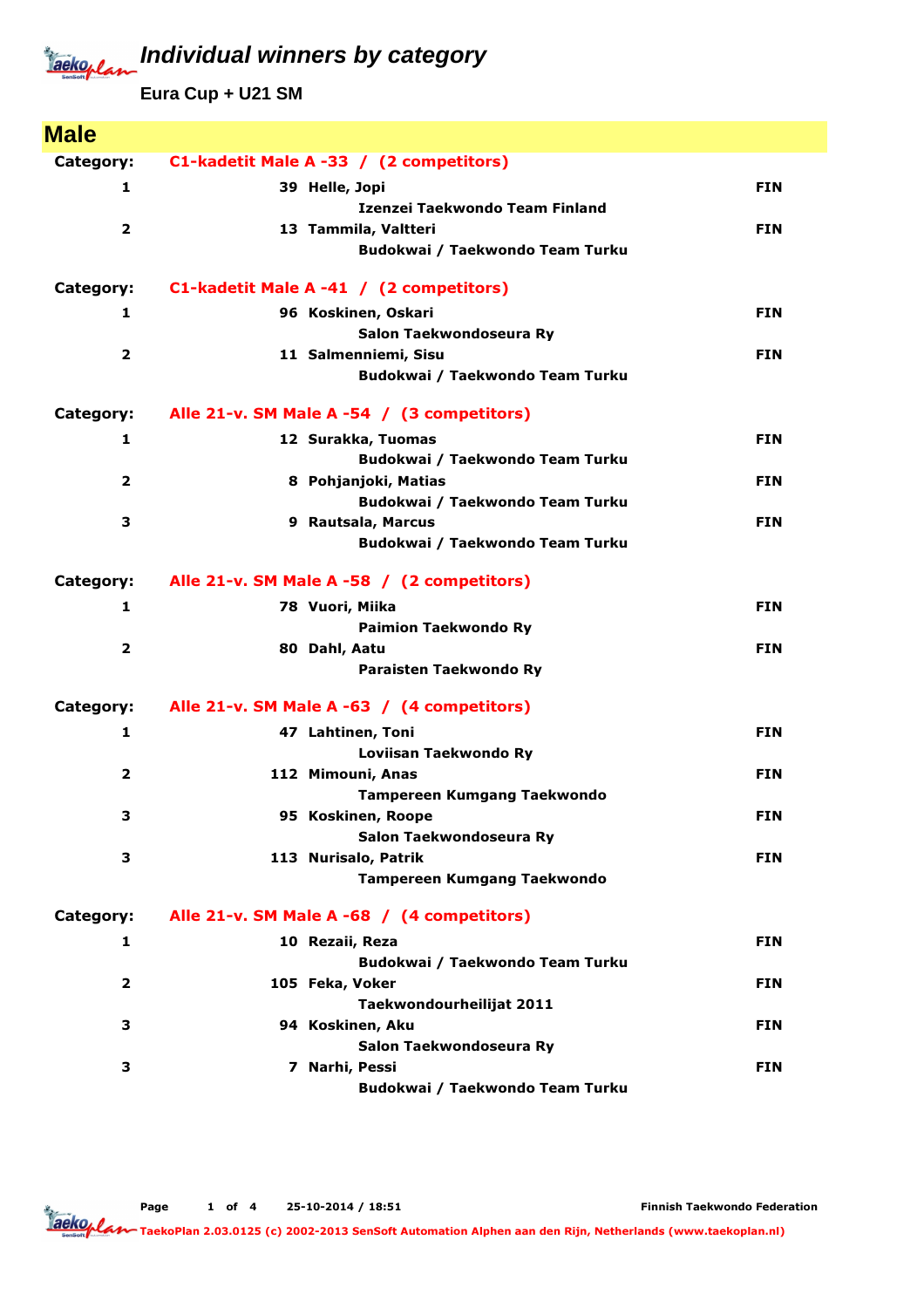**Eura Cup + U21 SM**

| <b>Male</b>             |                                                     |            |
|-------------------------|-----------------------------------------------------|------------|
| Category:               | Alle 21-v. SM Male A -74 / (4 competitors)          |            |
| 1                       | 118 Kamphuis, Christian<br>Vihdin Taekwondoseura Ry | FIN        |
| $\overline{\mathbf{2}}$ | 83 Mantyniemi, Santeri<br>Paraisten Taekwondo Ry    | <b>FIN</b> |
| 3                       | 115 Johansson, Aleksi<br>Turun Taekwondo Ry         | <b>FIN</b> |
| з                       | 114 Nurisalo, Aleksi<br>Tampereen Kumgang Taekwondo | <b>FIN</b> |
| Category:               | Alle 21-v. SM Male A -80 / (1 competitors)          |            |
| 1                       | 116 Johansson, Aleksi.<br><b>Turun Taekwondo Ry</b> | <b>FIN</b> |

Page 2 of 4 25-10-2014 / 18:51

Finnish Taekwondo Federation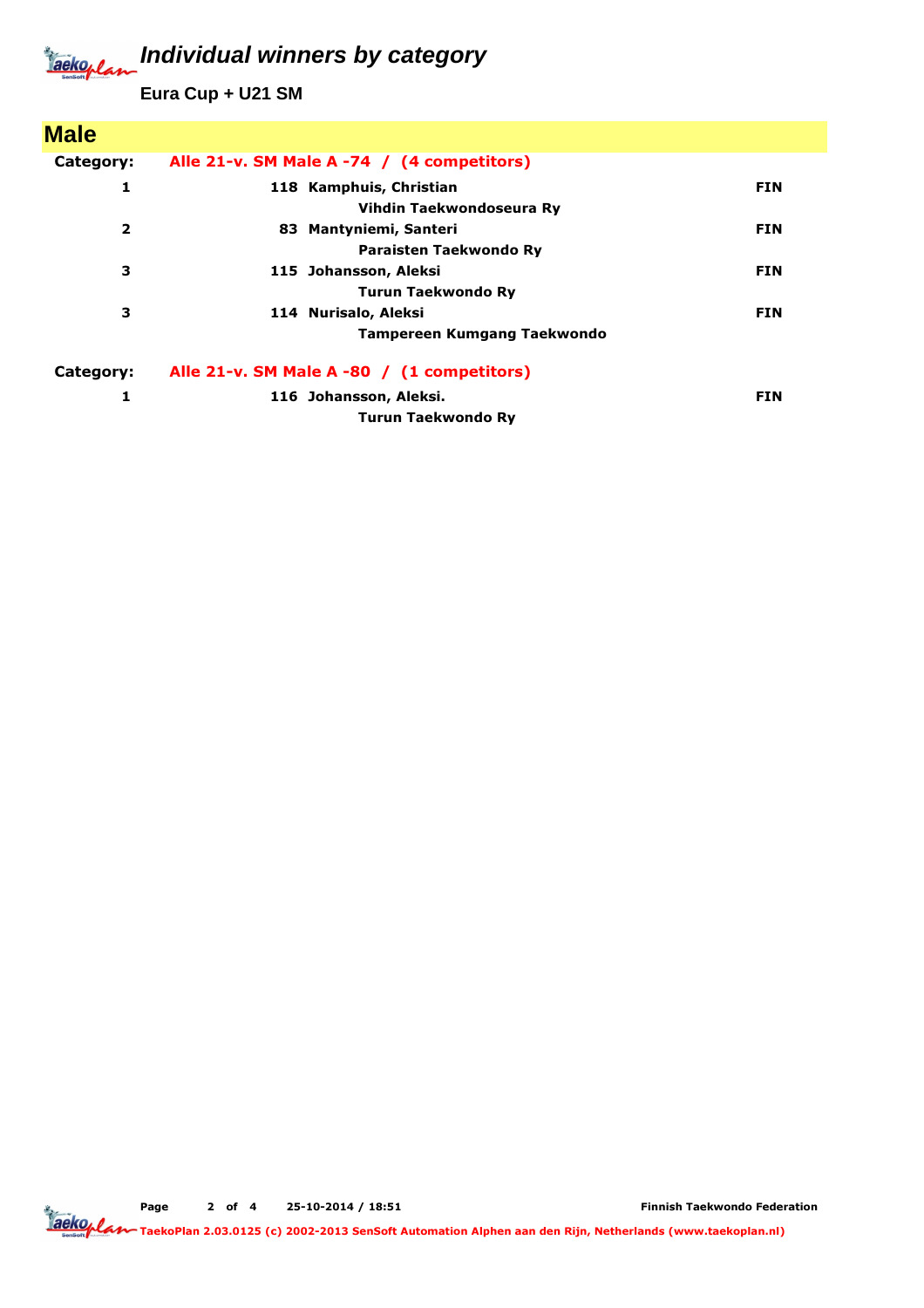**Eura Cup + U21 SM**

| <b>Female</b>           |                                                 |            |
|-------------------------|-------------------------------------------------|------------|
| Category:               | C1-kadetit Female A -33 / (1 competitors)       |            |
| $\mathbf{1}$            | 121 Hanhinen, Taru                              | <b>FIN</b> |
|                         | <b>Yong Taekwondo</b>                           |            |
|                         |                                                 |            |
| Category:               | C1-kadetit Female A -41 / (3 competitors)       |            |
| $\mathbf{1}$            | 119 Azboy, Evin                                 | <b>FIN</b> |
|                         | <b>Yong Taekwondo</b>                           |            |
| $\overline{\mathbf{2}}$ | 27 Tiihonen, Sanni                              | <b>FIN</b> |
| 3                       | <b>Doboksport Tampere</b>                       |            |
|                         | 111 Vayrynen, Milla<br>Taekwondourheilijat 2011 | <b>FIN</b> |
|                         |                                                 |            |
| Category:               | C1-kadetit Female A -44 / (2 competitors)       |            |
| $\mathbf{1}$            | 106 Lahti, Emilia                               | <b>FIN</b> |
|                         | Taekwondourheilijat 2011                        |            |
| $\mathbf{2}$            | 124 Jussila, Marjut                             | <b>FIN</b> |
|                         | <b>Yong Taekwondo</b>                           |            |
| Category:               | C1-kadetit Female A -55 / (4 competitors)       |            |
| 1                       | 128 Leino, Rosa-Maria                           | <b>FIN</b> |
|                         | <b>Yong Taekwondo</b>                           |            |
| $\overline{2}$          | 77 Raita, Alexandra                             | <b>FIN</b> |
|                         | <b>Paimion Taekwondo Ry</b>                     |            |
| 3                       | 1 Aaltonen, Nella                               | <b>FIN</b> |
|                         | Budokwai / Taekwondo Team Turku                 |            |
| 3                       | 72 Kallio, Krista                               | <b>FIN</b> |
|                         | <b>Paimion Taekwondo Ry</b>                     |            |
| Category:               | Alle 21-v. SM Female A -46 / (4 competitors)    |            |
| 1                       | 50 Reiman, Emma                                 | <b>FIN</b> |
|                         | Loviisan Taekwondo Ry                           |            |
| 2                       | 44 Nieminen, Johanna                            | <b>FIN</b> |
|                         | Klaukkalan Tae Kwon Do Ry                       |            |
| 3                       | 86 Partti, Ida                                  | <b>FIN</b> |
|                         | Pieksämäen Taekwondoseura Ry                    |            |
| 3                       | 73 Kallonen, Kati                               | <b>FIN</b> |
|                         | <b>Paimion Taekwondo Ry</b>                     |            |
| Category:               | Alle 21-v. SM Female A -53 / (5 competitors)    |            |
| 1                       | 130 Rannikko, Noora                             | <b>FIN</b> |
|                         | <b>Yong Taekwondo</b>                           |            |
| $\overline{\mathbf{2}}$ | 110 Vassilaki, Sophia                           | <b>FIN</b> |
|                         | Taekwondourheilijat 2011                        |            |
| 3                       | 60 Linna, Lotta.                                | <b>FIN</b> |
|                         | Mukwan Jyvaskyla                                |            |
| 3                       | 45 Fredriksson, Laura.                          | <b>FIN</b> |
|                         | Loviisan Taekwondo Ry                           |            |
| 5/8                     | 48 Lindblad, Karin                              | <b>FIN</b> |
|                         | Loviisan Taekwondo Ry                           |            |

Page 3 of 4 25-10-2014 / 18:51

Finnish Taekwondo Federation